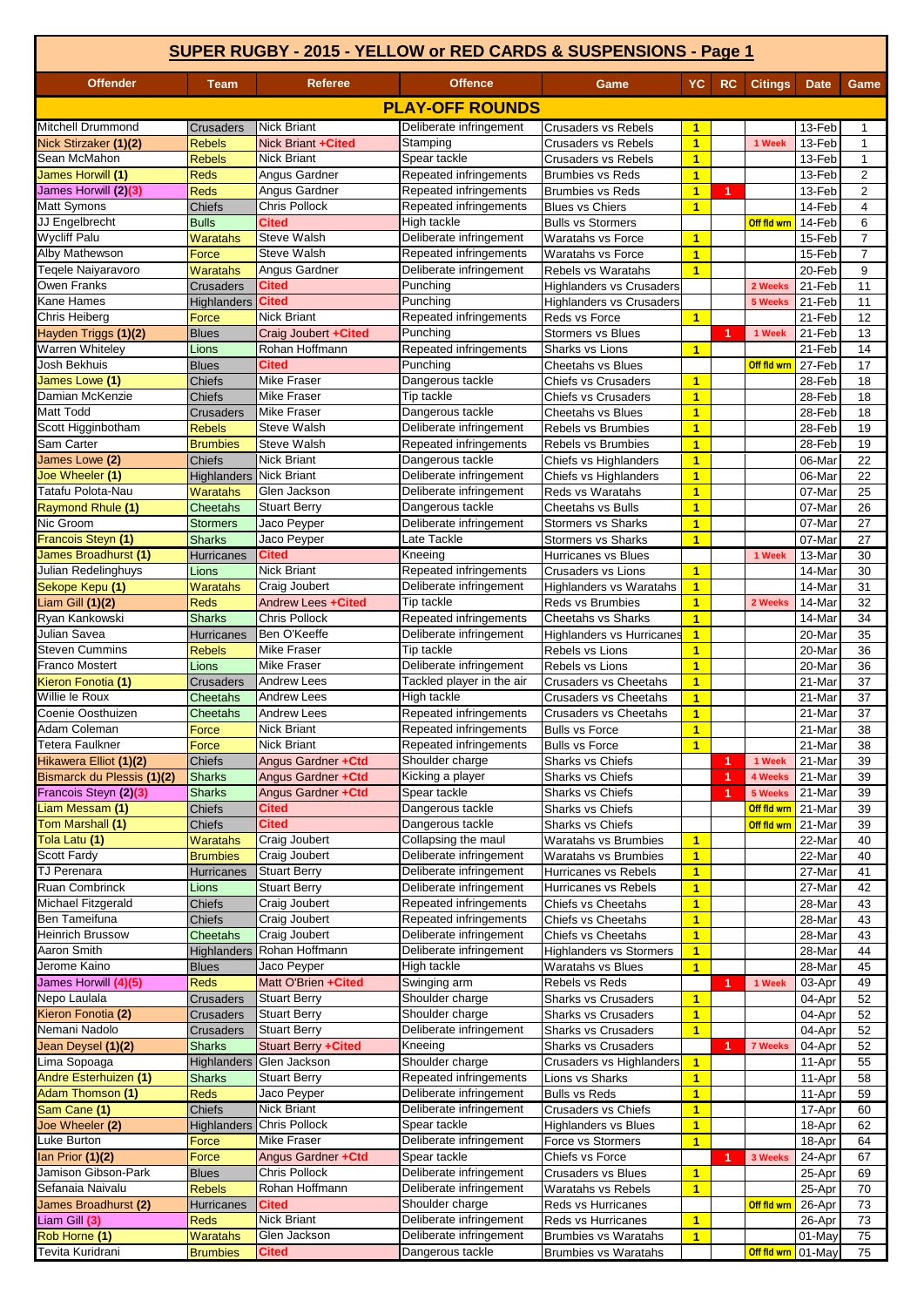| <b>SUPER RUGBY - 2015 - YELLOW or RED CARDS &amp; SUSPENSIONS - Page 2</b> |                    |                         |                                                                      |                                             |                      |             |                  |                      |      |
|----------------------------------------------------------------------------|--------------------|-------------------------|----------------------------------------------------------------------|---------------------------------------------|----------------------|-------------|------------------|----------------------|------|
| <b>Offender</b>                                                            | <b>Team</b>        | <b>Referee</b>          | <b>Offence</b><br><b>YC</b><br><b>RC</b><br>Game                     |                                             | <b>Citings</b>       | <b>Date</b> | Game             |                      |      |
| Dane Haylett-Petty                                                         | Force              | Ben O'Keeffe            | Dangerous tackle<br><b>Blues vs Force</b><br>$\blacktriangleleft$    |                                             |                      |             | 02-May           | 76                   |      |
| Ma'a Nonu                                                                  | <b>Hurricanes</b>  | <b>Mike Fraser</b>      | Deliberate infringement<br>$\overline{1}$<br>Hurricanes vs Crusaders |                                             |                      |             | 02-May           | 77                   |      |
| James Lowe (3)                                                             | <b>Chiefs</b>      | Andrew Lees +Cited      | Kneeing (+3 yellow cards)<br>Rebels vs Chiefs                        |                                             | $\overline{1}$       |             | No steps         | 02-May               | 78   |
| Liam Messam (2)                                                            | <b>Chiefs</b>      | <b>Andrew Lees</b>      | Repeated infringements<br>$\blacktriangleleft$<br>Rebels vs Chiefs   |                                             |                      |             | 02-May           | 78                   |      |
| Dominic Bird                                                               | <b>Crusaders</b>   | <b>Mike Fraser</b>      | Repeated infringements<br><b>Crusaders vs Reds</b><br>$\overline{1}$ |                                             |                      |             |                  | 08-May               | 81   |
| Etienne Oosthuizen                                                         | <b>Sharks</b>      | <b>Chris Pollock</b>    | High tackle                                                          | Hurricanes vs Sharks                        | $\overline{1}$       |             |                  | 09-May               | 83   |
| Sekope Kepu (2)                                                            | <b>Waratahs</b>    | Rohan Hoffmann          | Stamping                                                             | Force vs Waratahs                           | $\overline{1}$       |             |                  | 09-May               | 84   |
| Jordan Smiler                                                              | <b>Brumbies</b>    | <b>Stuart Berry</b>     | Dangerous tackle                                                     | <b>Stormers vs Brumbies</b>                 | $\overline{1}$       |             |                  | 09-May               | 86   |
| Jack Debreczeni                                                            | <b>Rebels</b>      | <b>Andrew Lees</b>      | Deliberate infringement                                              | Reds vs Rebels                              | $\overline{1}$       |             |                  | 15-May               | 88   |
| <b>Liam Squire</b>                                                         | <b>Chiefs</b>      | Glen Jackson            | Tip tackle                                                           | Hurricanes vs Chiefs                        | $\overline{1}$       |             |                  | 16-May               | 89   |
| <b>Reg Goodes</b>                                                          | <b>Hurricanes</b>  | <b>Cited</b>            | Dangerous charging                                                   | Hurricanes vs Chiefs                        |                      |             | 1 Week           | 16-May               | 89   |
| Raymond Rhule (2)                                                          | <b>Cheetahs</b>    | <b>Stuart Berry</b>     | Dangerous tackle                                                     | Cheetahs vs Highlanders                     | $\overline{1}$       |             |                  | 16-May               | 92   |
| Sam Cane (2)                                                               | <b>Chiefs</b>      | <b>Chris Pollock</b>    | Repeated infringements                                               | Chiefs vs Bulls                             | $\blacktriangleleft$ |             |                  | 22-May               | 93   |
| Tola Latu (2)(3)                                                           | <b>Waratahs</b>    | Marius vd Westhuizen +C | Spear tackle                                                         | <b>Waratahs vs Crusaders</b>                | $\overline{1}$       |             | <b>4 Weeks</b>   | 23-May               | 96   |
| <b>Richie McCaw</b>                                                        | <b>Crusaders</b>   | Marius vd Westhuizen    | Deliberate infringement                                              | <b>Waratahs vs Crusaders</b>                | $\overline{1}$       |             |                  | 23-May               | 96   |
| Will Skelton                                                               | <b>Waratahs</b>    | Cited                   | Spear tackle                                                         | <b>Waratahs vs Crusaders</b>                |                      |             | 2 Weeks          | 23-May               | 96   |
| Robbie Coetzee (1)(2)                                                      | Lions              | Jaco van Heerden +Cited | Spear tackle                                                         | Cheetahs vs Lions                           | $\overline{1}$       |             | 3 Weeks          | 23-May               | 98   |
| <b>Robert Fruean</b>                                                       | <b>Crusaders</b>   | Ben O'Keeffe            | Dangerous tackle                                                     | <b>Crusaders vs Hurricanes</b>              | $\mathbf{1}$         |             |                  | 29-May               | 100  |
| Jannie du Plessis                                                          | <b>Sharks</b>      | Jaco van Heerden        | Punching<br>Sharks vs Rebels                                         |                                             | $\overline{1}$       |             |                  | 29-May               | 102  |
| Laurie Weeks                                                               | <b>Rebels</b>      | Jaco van Heerden +Cited | Punching<br><b>Sharks vs Rebels</b>                                  |                                             | -1                   | 3 Weeks     | 29-May           | 102                  |      |
| Henco Venter                                                               | <b>Cheetahs</b>    | Craig Joubert           | High tackle<br><b>Stormers vs Cheetahs</b><br>$\mathbf{1}$           |                                             |                      |             |                  | 30-May               | 105  |
| Rob Horne (2)                                                              | Waratahs           | Jaco Peyper +Cited      | Tip tackle                                                           | $\overline{1}$<br>Lions vs Waratahs         |                      |             | 3 Weeks          | 30-May               | 106  |
| Jacques Potgieter (1)                                                      | Waratahs           | Jaco Peyper             | Shoulder charge                                                      | Lions vs Waratahs                           | $\overline{1}$       |             |                  | $\overline{30}$ -May | 106  |
| Gareth Evans                                                               | <b>Highlanders</b> | Jaco Peyper             | Deliberate infringement                                              | Hurricanes vs Highlanders                   | $\overline{1}$       |             |                  | 05-Jun               | 107  |
| Steve Mafi                                                                 | Force              | Angus Gardner           | Repeated infringements                                               | Force vs Brumbies                           | $\overline{1}$       |             |                  | 05-Jun               | 108  |
| Dean Greyling                                                              | <b>Bulls</b>       | <b>Nick Briant</b>      | Deliberate infringement<br>$\overline{1}$<br>Rebels vs Bulls         |                                             |                      | 06-Jun      | 109              |                      |      |
| Michael Leitch                                                             | <b>Chiefs</b>      | <b>Mike Fraser</b>      | Repeated infringements                                               | Reds vs Chiefs                              | $\overline{1}$       |             |                  | 06-Jun               | 111  |
| Rayno Benjamin                                                             | <b>Cheetahs</b>    | Glen Jackson            | Tripping                                                             | Cheetahs vs Waratahs                        | $\overline{1}$       |             |                  | 06-Jun               | 112  |
| Steven Kitshoff                                                            | <b>Stormers</b>    | <b>Stuart Berry</b>     | Deliberate infringement                                              | <b>Stormers vs Lions</b>                    | $\blacktriangleleft$ |             |                  | 06-Jun               | 113  |
| Josh Hohneck                                                               | <b>Highlanders</b> | Angus Gardner           | Shoulder charge                                                      | <b>Blues vs Highlanders</b>                 | $\overline{1}$       |             |                  | 12-Jun               | 114  |
| Jesse Mogg                                                                 | <b>Brumbies</b>    | Jaco Peyper             | Deliberate infringement                                              | <b>Brumbies vs Crusaders</b>                | $\overline{1}$       |             |                  | 13-Jun               | 116  |
| Sam Whitelock                                                              | <b>Crusaders</b>   | Jaco Peyper             | Repeated infringements                                               | <b>Brumbies vs Crusaders</b>                | $\overline{1}$       |             |                  | 13-Jun               | 116  |
| Tom Marshall (2)                                                           | <b>Chiefs</b>      | Chris Pollock           | Shoulder charge                                                      | Chiefs vs Hurricanes                        | $\mathbf{1}$         |             |                  | 13-Jun               | 117  |
| Sonny Bill Williams                                                        | <b>Chiefs</b>      | <b>Cited</b>            | Dangerous tackle                                                     | Chiefs vs Hurricanes                        |                      |             | Off fld wrn      | 13-Jun               | 117  |
| Adam Thomson (2)                                                           | <b>Reds</b>        | <b>Nick Briant</b>      | Deliberate infringement                                              | Waratahs vs Reds                            | $\overline{1}$       |             |                  | 13-Jun               | 118  |
| Andre Esterhuizen (2)                                                      | <b>Sharks</b>      | Glen Jackson +Cited     | Tip tackle                                                           | <b>Sharks vs Stormers</b><br>$\overline{1}$ |                      | 4 Weeks     | 13-Jun           | 120                  |      |
| Robert du Preez                                                            | <b>Stormers</b>    | Glen Jackson +Cited     | Spear tackle                                                         | <b>Sharks vs Stormers</b>                   | $\overline{1}$       |             | <b>6 Weeks</b>   | 13-Jun               | 120  |
|                                                                            |                    |                         |                                                                      |                                             |                      |             |                  |                      |      |
|                                                                            |                    |                         | <b>QUARTER FINAL PLAYOFFS</b>                                        |                                             |                      |             |                  |                      |      |
| <b>Henry Speight</b>                                                       | <b>Brumbies</b>    | Jaco Peyper + Cited     | Spear tackle                                                         | <b>Stormers vs Brumbies</b>                 |                      |             | 5 Weeks          | 20-Jun               | 122  |
| Scott Fardy                                                                | <b>Brumbies</b>    | Jaco Peyper             | Professional foul                                                    | Stormers vs Brumbies                        | $\mathbf{1}$         |             |                  | 20-Jun               | 122  |
| <b>SEMI FINALS</b>                                                         |                    |                         |                                                                      |                                             |                      |             |                  |                      |      |
| Jacques Potgieter (2)                                                      | <b>Waratahs</b>    | Craig Joubert           | Swinging arm                                                         | Waratahs vs Highlanders                     | $\overline{1}$       |             |                  | 27-Jun               | 124  |
|                                                                            |                    |                         | <b>FINAL</b>                                                         |                                             |                      |             |                  |                      |      |
| None                                                                       |                    |                         |                                                                      |                                             |                      |             |                  |                      |      |
|                                                                            |                    |                         |                                                                      |                                             |                      |             | <b>Total</b>     |                      | 129  |
|                                                                            |                    |                         |                                                                      |                                             |                      |             | Average per game |                      | 1.03 |